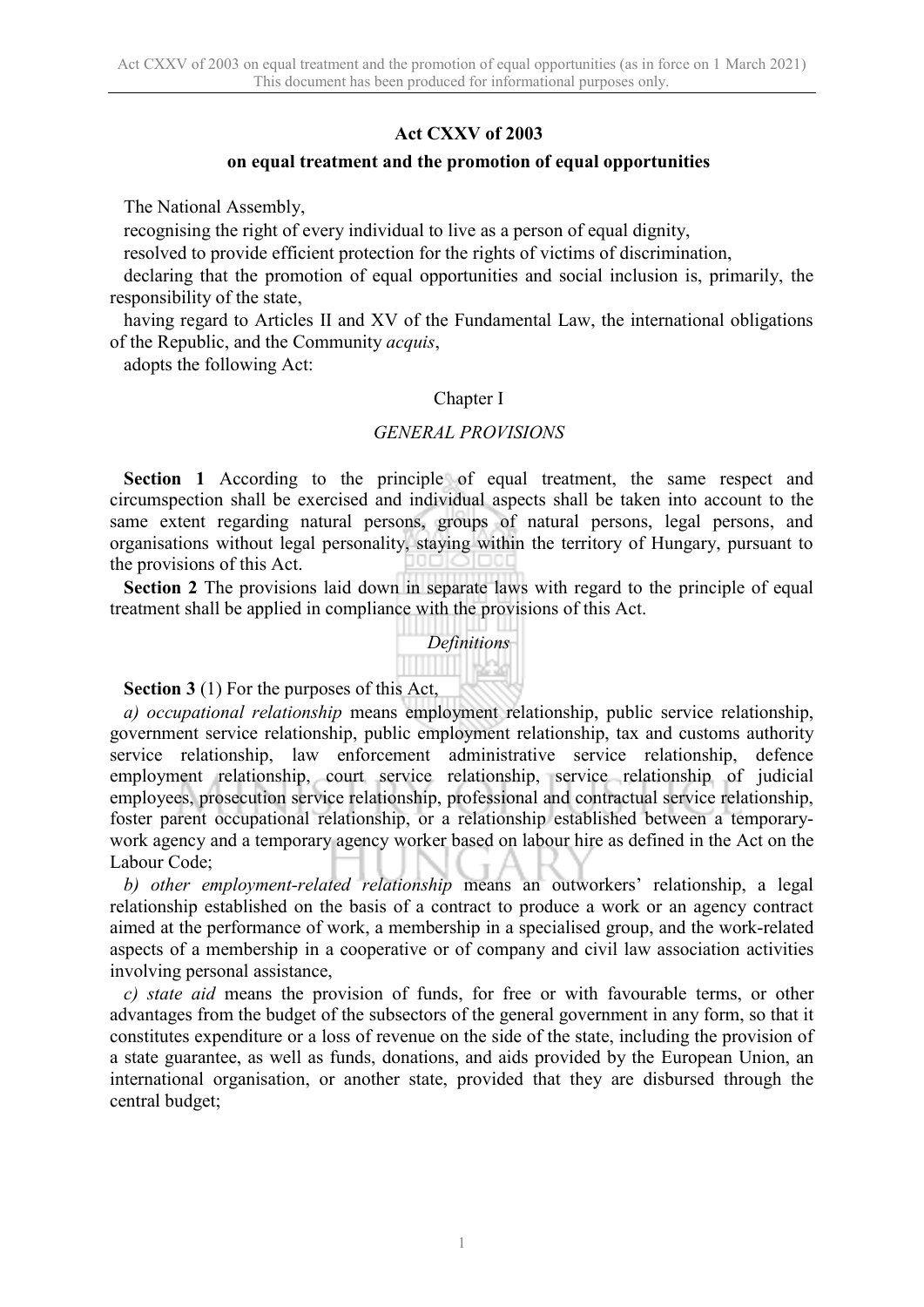*d) public service* means a service provided under an obligation to contract aiming to satisfy the fundamental needs of the population, in particular the provision of electricity, natural gas, heat, water, waste water and waste treatment, sanitation, postal, and telecommunication services, and public passenger transport provided by scheduled vehicles;

*e) non-governmental and representative organisation* means a non-governmental organisation, as defined in the Act on the right of association, the public-benefit status and the operation of and support to non-governmental organisations, the objectives of which, as stated in the articles of association or deed of foundation, include the promotion of equal opportunities in society for, and social inclusion of, disadvantaged groups defined by the precise description of a protected characteristic, or the protection of human and civil rights defined by the precise description of a protected characteristic; furthermore, a national minority self-government with regard to the national minority concerned, or a trade union in matters relating to financial, social, cultural, living and working conditions of employees;

*f) relative* means a spouse, a registered partner, a lineal relative, an adopted, step or foster child, an adoptive, step or foster parent, a sibling, a cohabitant, or the spouse or registered partner of a lineal relative, a lineal relative or sibling of a spouse or registered partner, or the spouse or registered partner of a sibling;

*g) applicant* means a natural or legal person, or an organisation without legal personality, who or which applied for the establishment of a violation of the principle of equal treatment, or who or which would have been eligible to do so and is considered to be a party to the proceeding,

*h) investigated person* means a natural or legal person, or an organisation without legal personality, against whom or which a proceeding is conducted to establish a violation of a provision enforcing the principle of equal treatment,

*i) infringer* means a natural or legal person, or an organisation without legal personality, with regard to whom or which a violation is established by the Authority as a result of a proceeding conducted to establish a violation of a provision enforcing the principle of equal treatment.

(2) For the purposes of this Act, employer means also the user undertaking in labour hire.

*Scope of the Act*

**Section 4** The principle of equal treatment shall be observed by  $S$ 

*a)* the Hungarian State,

*b)* local and national minority self-governments and their organs,

*c)* organisations exercising official authority,

*d)* the Hungarian Defence Forces and law enforcement organs,

e) public foundations, statutory professional bodies, and employees' and employers' representative organisations,

*f)* organisations providing public services,

*g)* public upbringing institutions, vocational training institutions and institute of higher education (hereinafter jointly "educational institution"),

*h)* persons and institutions providing social and child protection care, and child welfare services,

*i)* museum institutions, libraries, and institutions of community culture,

*j)* voluntary mutual insurance funds, private pension funds,

*k)* healthcare service providers,

*l)* political parties, and

*m)* budgetary organs not covered by points *a)* to *l)*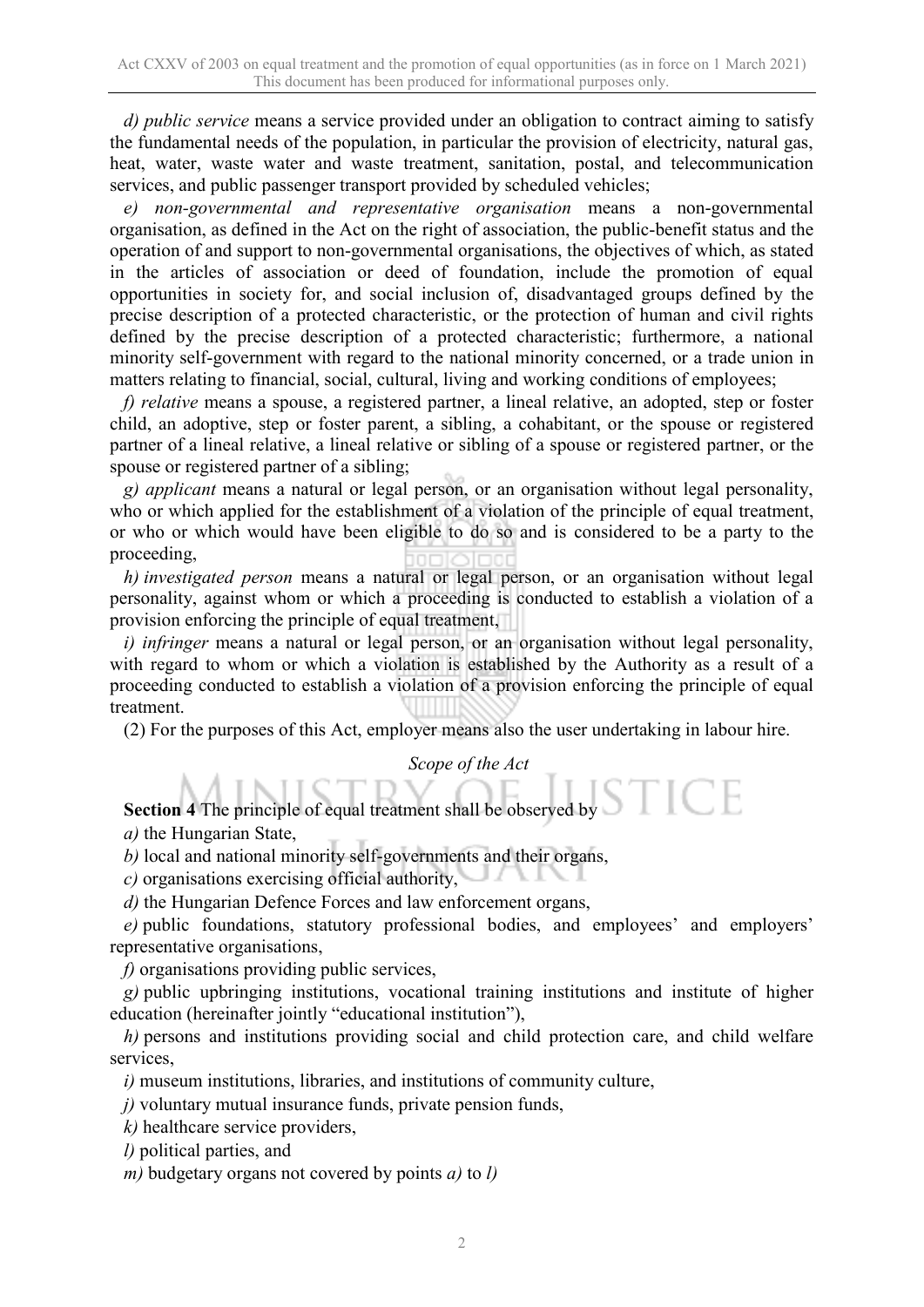in the course of establishing legal relationships, in their legal relationships, and in the course of their proceedings, and taking measures (hereinafter jointly "legal relationship").

**Section 5** In addition to the provisions laid down in section 4, the principle of equal treatment shall be observed, with regard to the given legal relationship, by

*a)* anyone who makes a contract offer to persons not identified in advance, or invites such persons to make an offer,

*b)* anyone who provides services or goods in his premises open for customers,

*c)* private entrepreneurs, legal persons, and organisations without legal personality receiving state aid, with regard to their legal relationships established in the course of the use of the state aid, during the period between the use of the state aid and the date until which the use of the state aid may be reviewed by the competent organ pursuant to the applicable provisions, and

*d)* employers with regard to occupational relationships, and persons with instruction power with regard to other employment-related relationships, and both with regard to other directly related legal relationships.

**Section 6** (1) The scope of this Act shall not cover the following:

*a)* legal relationships under family law,

*b)* legal relationships between relatives,

*c)* legal relationships of religious communities directly related to their faith-based activities, and

*d)* in the application of section 4 of this Act and unless otherwise provided by law, membership-related legal relationships between members of associations, legal persons, and organisations without legal personality.

(2) Paragraph (1) *d)* shall not apply to

*a)* the establishment and termination of a membership, and the exercise of membership and participation rights concerning organisations mentioned in section 4 *e)*, with the exception of public foundations, and

*b)* the legal relationships of political parties, with the exception of the characteristic specified in section 8 *j)*.

**Section 7** (1) Direct discrimination, indirect discrimination, harassment, segregation, victimisation, and any instruction given to that effect shall constitute a violation of the principle of equal treatment as provided for, in particular, in Chapter III.

(2) Unless otherwise provided in this Act, a conduct, measure, criterion, omission, instruction, or practice (hereinafter jointly "provision") shall not constitute a violation of the principle of equal treatment if

*a)* it limits a fundamental right of the party suffering the disadvantage in an inevitable situation with the objective of enforcing another fundamental right, provided that the limitation is appropriate for achieving, and proportionate to, that objective,

*b)* in a situation not covered by point *a)*, it is justified by a reasonable ground that is directly related to the legal relationship concerned, as confirmed by objective assessment.

(3) Paragraph (2) shall not apply to direct discrimination and segregation based on a characteristic specified in section 8 *b)* to *e)*.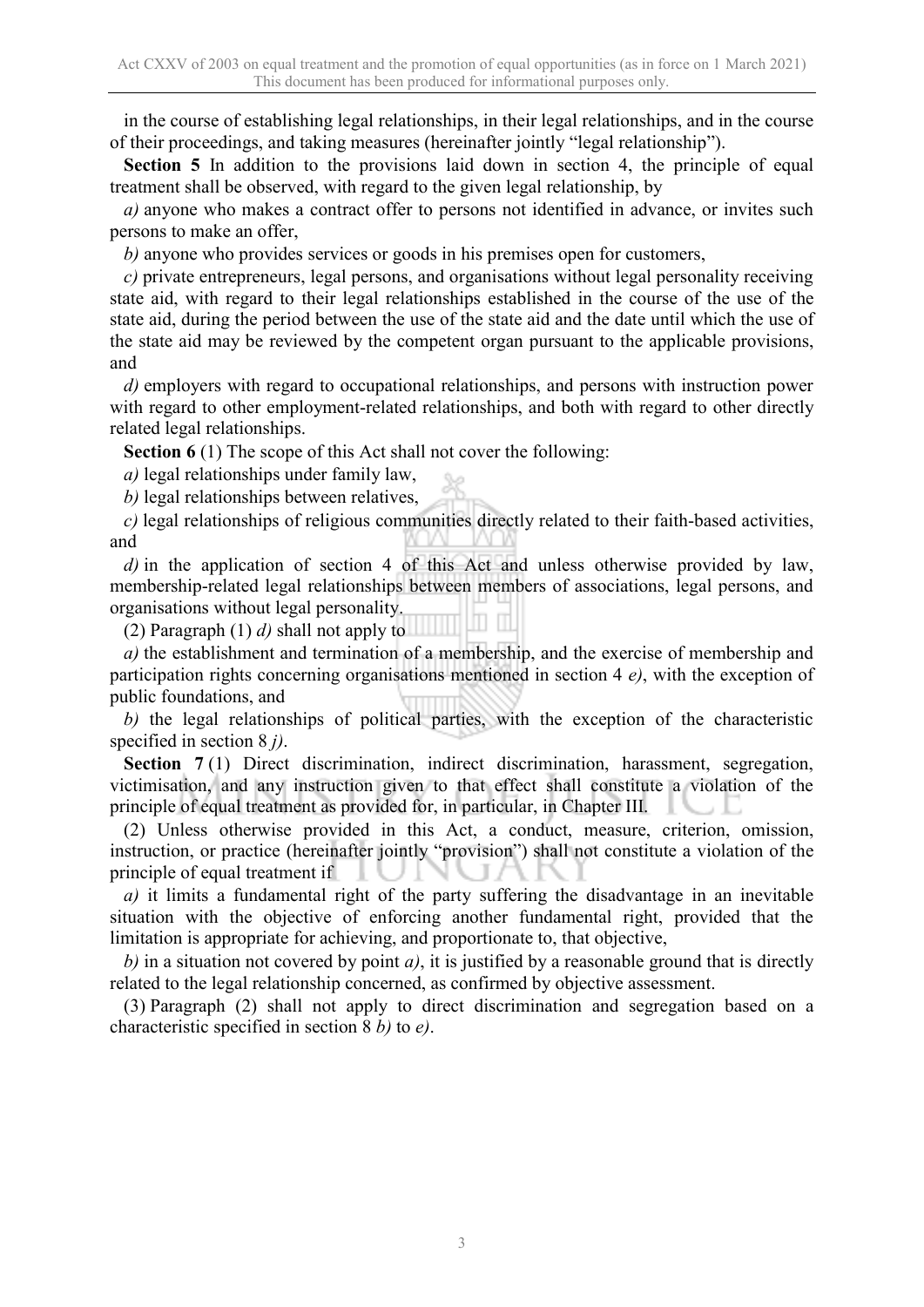#### *Discrimination*

**Section 8** A provision shall constitute direct discrimination if, as a result of it, a person or group is treated less favourably than another person or group in a comparable situation is, has been or would be treated on grounds of any of the following characteristics, whether actual or presumed:

*a)* sex,

*b)* race,

*c)* colour,

*d)* nationality,

*e)* membership of a national minority,

*f)* language,

*g)* disability,

*h)* state of health,

*i)* religion or belief,

*j*) political or other opinion,

*k)* family status,

*l)* motherhood (pregnancy) or fatherhood,

*m)* sexual orientation,

*n)* gender identity,

*o)* age,

*p)* social origin,

*q)* property,

*r)* part-time or fixed-term nature of the occupational relationship or other employmentrelated relationship,

*s)* membership in a representative organisation,

*t)* any other status, characteristic, or attribute (hereinafter jointly "characteristic").

**Section 9** A provision that does not constitute direct discrimination and apparently complies with the principle of equal treatment shall constitute indirect discrimination if it puts, to a considerably higher extent, certain persons or groups bearing a characteristic specified in section 8 in a position more disadvantageous than that in which another person or group in a comparable situation is, has been, or would be.

#### *Harassment, segregation, victimisation* - 11 - 8

**Section 10** (1) A conduct of sexual or other nature that violates human dignity shall constitute harassment if it is related to a characteristic specified in section 8 of the person concerned and has the purpose or effect of creating an intimidating, hostile, degrading, humiliating or offensive environment for a person.

(2) A provision shall constitute segregation if it separates, without the explicit permission of an Act, certain persons or a group of certain persons from other persons or the group of persons in a comparable situation on the ground of a characteristic specified in section 8.

(3) A conduct shall constitute victimisation if it causes, is aimed at causing, or threatens to cause injury to a person in relation to that person's raising a complaint, launching a proceeding, or participating in such a proceeding because of the violation of the principle of equal treatment.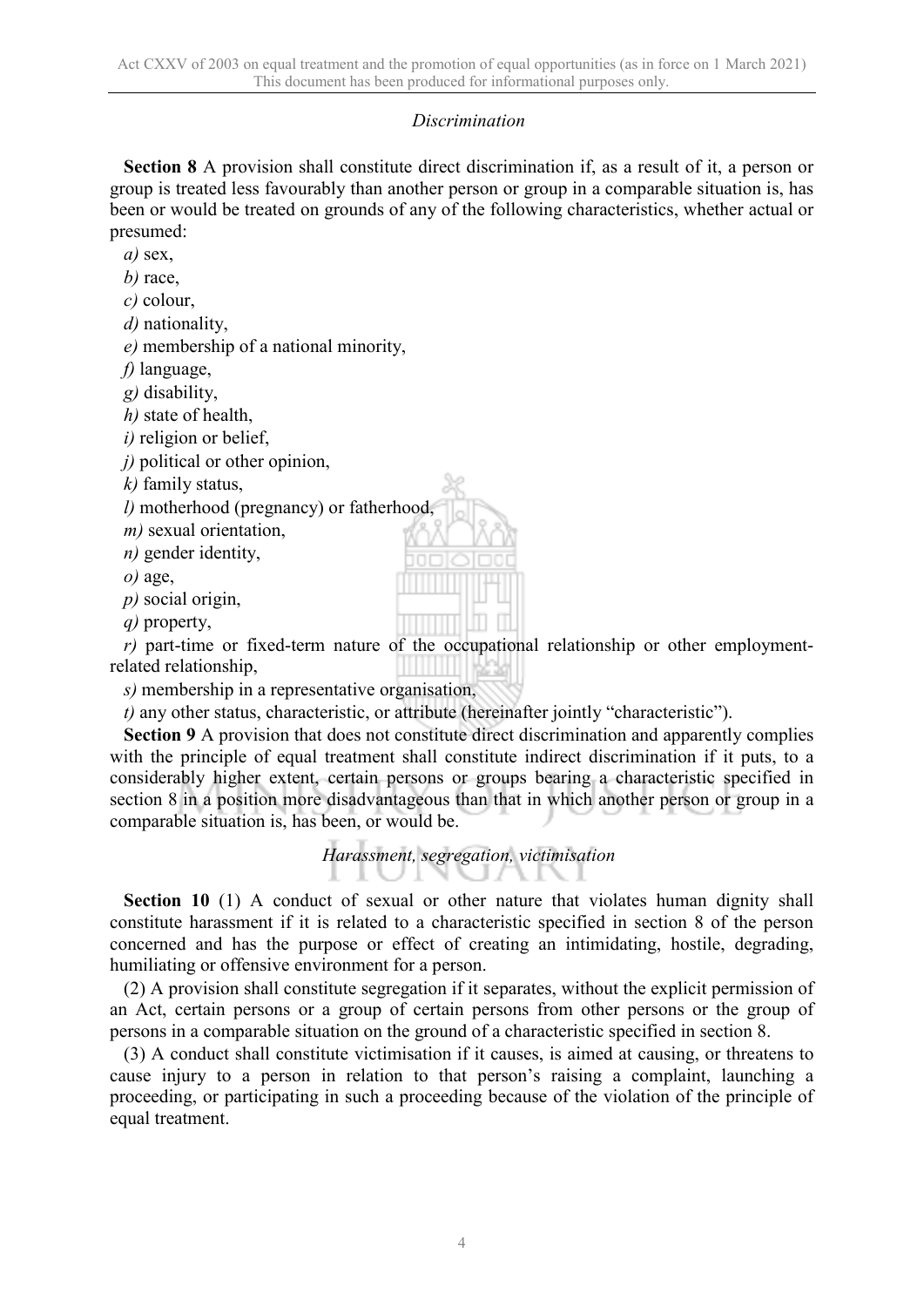#### *Positive action*

**Section 11** (1) A provision shall not constitute a violation of the principle of equal treatment if it is aimed at eliminating the inequality of opportunities, on the basis of objective assessment, concerning a specifically designated social group, provided that

*a)* it is based on an Act, a government decree issued on the basis of authorisation by an Act, or a collective agreement, and it is for a fixed term or until a specific condition is met, or

*b)* it is applied pursuant to the statutes of a political party in the course of electing the managing or representative body of the political party concerned, or in the course of naming candidates for elections pursuant to the Act on electoral procedure.

(2) A provision mentioned in paragraph (1) may not violate any fundamental right, grant any unconditional advantage, or exclude the assessment of individual aspects.

#### Chapter II

#### *PROCEEDINGS INSTITUTED FOR VIOLATION OF THE PRINCIPLE OF EQUAL TREATMENT*

**Section 12** Claims arising from violations of the principle of equal treatment may be enforced in proceedings defined in this Chapter and in separate laws, in particular in actions for the enforcement of personality rights, labour law actions, actions concerning public service relationships, and proceedings by the consumer protection authority, employment supervisory authority, and infraction authority.

#### *Specific rules concerning the implementation of the principle of equal treatment*

**Section 13** (1) The Commissioner for Fundamental Rights (hereinafter "the Authority") shall proceed in the cases specified in this Act in accordance with the administrative authority procedure.

(2) The Budapest-Capital Regional Court shall have territorial jurisdiction over administrative actions brought against the decisions taken by the Authority under this Act. Legal representation shall be mandatory in the court action.

#### **Section 14** (1) The Authority

*a)* shall conduct an investigation, on the basis of an application or, in cases specified in this Act, *ex officio*, to establish if the principle of equal treatment has been violated, and it shall carry out an investigation, on the basis of an application, as to whether or not employers who were required to do so adopted an equal opportunities plan, and take a decision based on the investigation;

*b)* may bring actions, by exercising its right to enforce claims in the public interest, in defence of the rights of aggrieved persons and groups;

*c)* shall give opinions on drafts of laws, public law regulatory instruments, and reports concerning equal treatment;

*d)* shall present proposals for government decisions and legal regulations concerning equal treatment;

*e)* shall inform the public and the National Assembly regularly on the situation concerning the implementation of the principle of equal treatment;

*f)* shall, in carrying out its tasks, cooperate with non-governmental and representative organisations, and the state organs concerned;

*g)* shall provide continuous information and assistance for all persons concerned to take action against violations of the principle of equal treatment;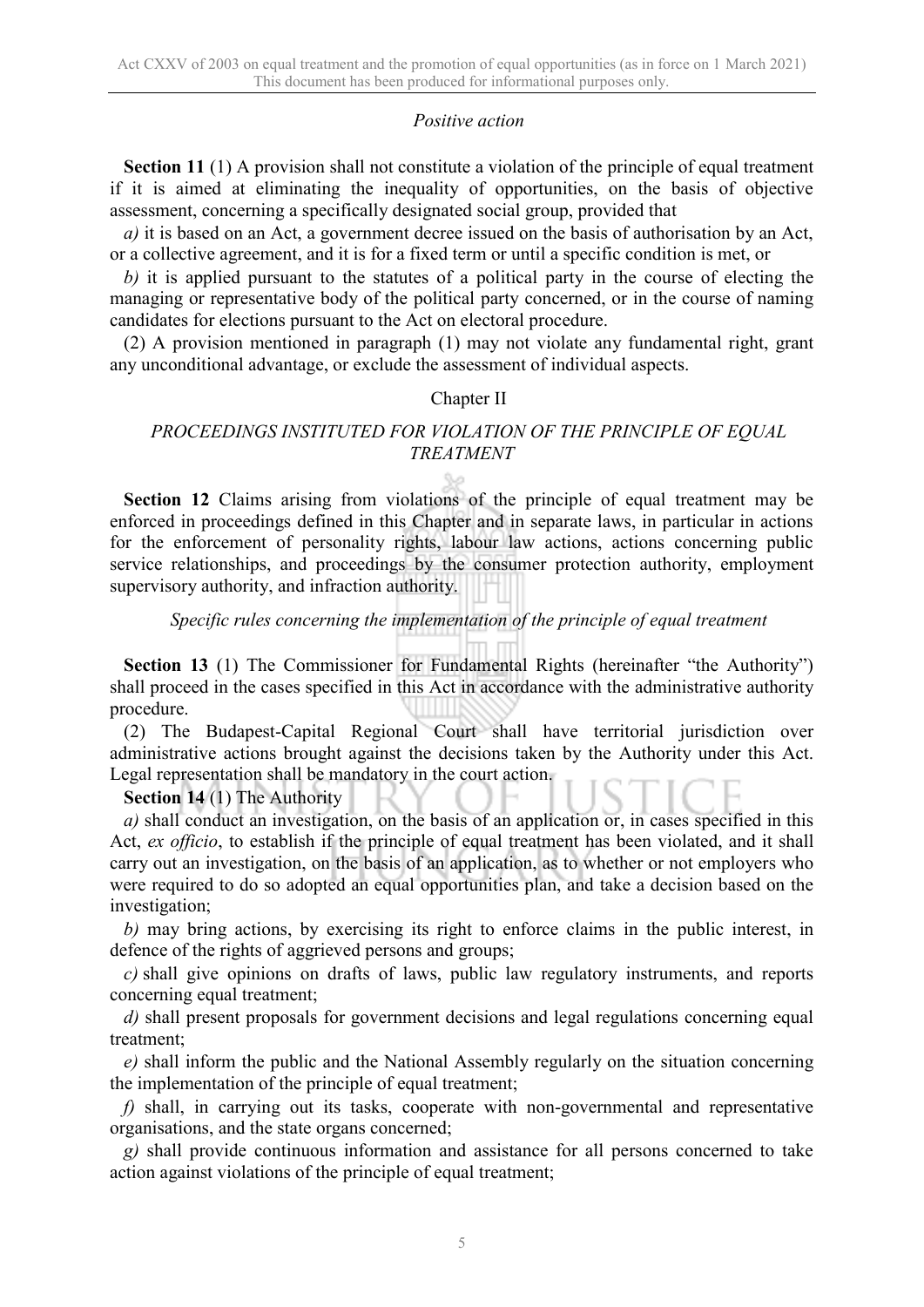*h)* shall contribute to the preparation of government reports for international organisations, in particular the Council of Europe, regarding the principle of equal treatment;

*i)* shall contribute to the preparation of reports for the Commission of the European Union regarding the harmonisation of directives concerning equal treatment.

*j)* shall, with the exception specified in a government decree, carry out the tasks of an enforcement body defined in Article 14 of Regulation (EC) No 1107/2006 of the European Parliament and of the Council of 5 July 2006 concerning the rights of disabled persons and persons with reduced mobility when travelling by air.

(2) With a view to keeping the public informed, the Authority shall publish its reports, proposals, and detailed information concerning its operations on its website regularly.

(3) The Authority shall not review any public decision or measure taken by the National Assembly, the President of the Republic, the Constitutional Court, the State Audit Office, or a court or prosecution service.

(4) The administrative time limit in a proceeding shall be seventy-five days.

(5) Where the vulnerable interests of a minor party so require, the Authority shall decide as a matter of priority, and in any event within forty-five days.

**Section 15** (1) The investigation of a violation of the principle of equal treatment shall be carried out, at the choice of the aggrieved party, by

*a)* the Authority or

*b)* another administrative organ with competence, under a separate Act, to adjudicate violations of the principle of equal treatment.  $\Box$ 

(2) The Authority shall notify the administrative organ having, under a separate Act, the relevant competence, and the said administrative organ shall notify the Authority, of the commencement of a proceeding, the decision with administrative finality, and the final and binding decision concluding the related administrative court action.

(3) If a proceeding is instituted before an administrative organ under paragraph (1), another administrative organ

*a)* may not proceed with regard to the same violation and the same aggrieved person,

*b)* shall suspend its pending proceeding launched with regard to the same violation but another aggrieved person until the decision to be taken by the administrative organ proceeding in the case reaches administrative finality.

(4) Once a matter is adjudicated by an administrative organ, another administrative organ

*a)* may not proceed with regard to the same violation and same aggrieved person,

*b)* shall act in its proceeding launched with regard to the same violation but another aggrieved person based on the facts established in the decision with administrative finality.

(5) The Authority shall proceed also *ex officio* concerning violations of the principle of equal treatment by any of the organs mentioned in section 4 *a)* to *d)*, provided that no proceeding is pending before another administrative organ concerning the same matter.

(6)

(7) If an expert is to be heard or consulted in the course of a proceeding, the Authority shall appoint, primarily, the administrative organ with material and territorial competence before which the aggrieved person could have instituted the proceeding under paragraph (1) *b)*.

**Section 15/A** (1) The evidentiary rules laid down in section 19 shall apply to proceedings instituted on the basis of a violation of the principle of equal treatment.

(2) In the course of investigating a violation of the principle of equal treatment, the Authority shall hear the applicant and the person who reported the violation of the principle of equal treatment in the absence of the investigated person, if so requested.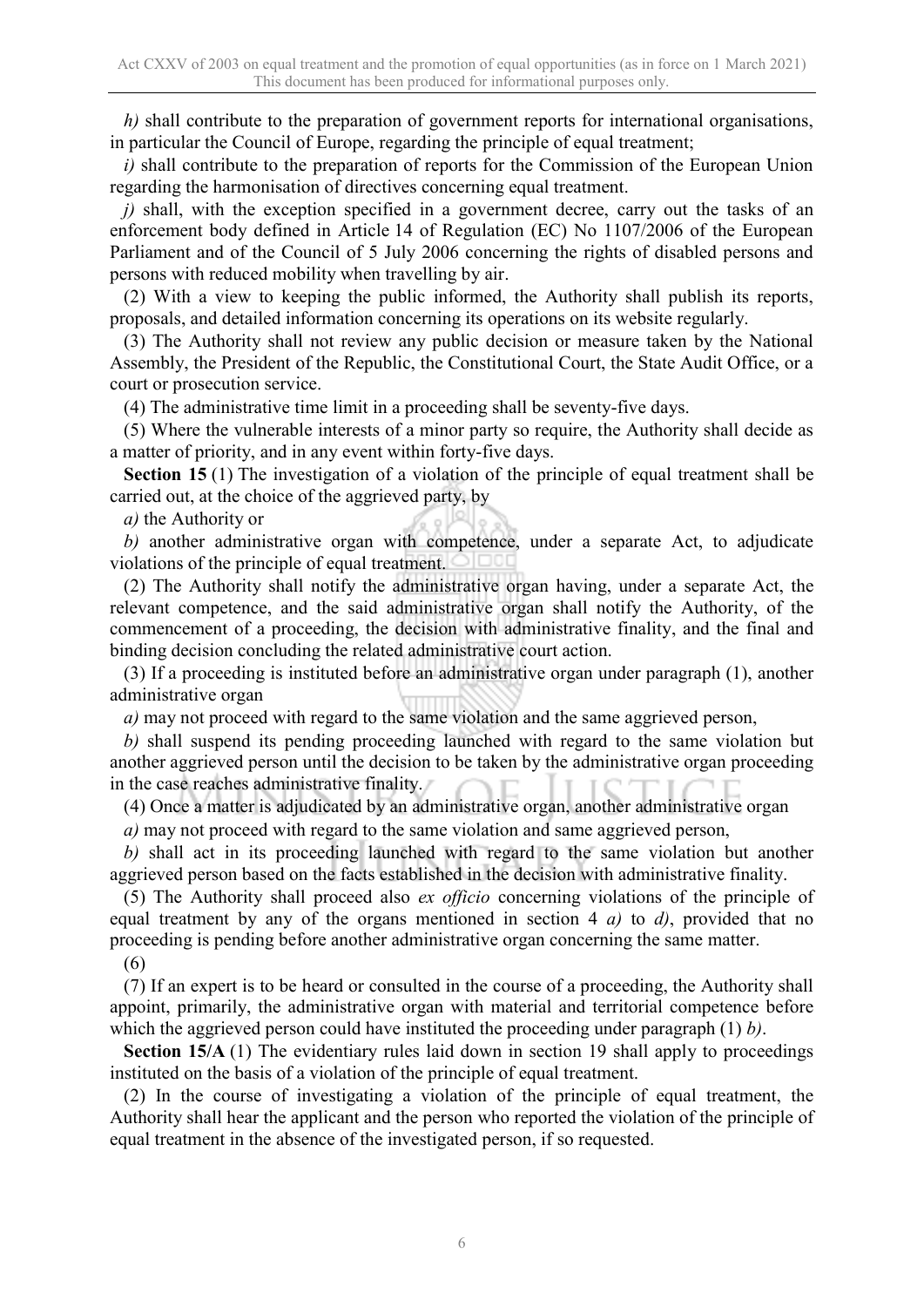(3) The Authority may carry out situation testing to verify compliance with the principle of equal treatment; in the course of such testing, it puts persons who differ in a characteristic specified in section 8, but are otherwise similar, in identical positions with regard to the conduct, measure, criterion, omission, instruction, or practice (hereinafter jointly "practice") of the investigated person, and examines the practice of the investigated person from the perspective of compliance with the principle of equal treatment.

(4) The findings of such tests may be used as evidence in proceedings launched on the basis of a violation of the principle of equal treatment.

(5) In the course of the examination referred to in paragraph (3), the Authority may also use agents under an agency contract, for whom the Authority shall issue a letter of mandate indicating his name and specifying the type of test he may carry out with regard to an investigated person.

**Section 15/B** (1) If an aggrieved party or a person authorised to enforce claims in the public interest commenced a proceeding in court on the basis of a violation of the principle of equal treatment, the Authority or the other administrative organ specified in section 15 (1) *b)* shall suspend its proceeding until the matter is decided with final and binding effect, and it shall notify the court about its procedural decision on suspension.

(2) The court shall send its final and binding decision taken regarding the violation of the principle of equal treatment, or its order suspending its pending proceeding, to the Authority or the other administrative organ specified in section 15 (1) *b)*.

(3) In the course of its proceeding, after receiving the court decision, the Authority or the other administrative organ specified in section 15 (1) *b)* shall act, with regard to the same violation, based on the facts established in the decision.

(4) After the court decision becomes final and binding, regarding the violation of the principle of equal treatment,

*a)* no proceeding may be instituted before an administrative organ with regard to the same violation and same aggrieved person,

*b)* the Authority or the other administrative organ specified in section 15 (1) *b)* shall act, with regard to the same violation but another aggrieved person, based on the facts established in the decision of the court.

#### **Section 16** (1)

(2) For visually impaired parties, at their request, the minutes of hearings and the decisions closing the proceeding shall also be produced with Braille lettering.

(3) In a proceeding instituted upon application, the procedural costs shall be advanced by the Authority and, with regard to the costs relating to his participating in the proceeding, the investigated person.

(4) If an application is dismissed, the aggrieved party shall only bear the procedural costs if the Authority establishes that he acted in bad faith.

(4a) If the parties reach a settlement before the Authority and the settlement is approved by the Authority, the procedural costs shall be borne by the Authority, with the exception of the costs of any person representing the party and any costs caused by the unlawful conduct of a participant in the proceeding.

(5) If, in the course of the proceedings, a person who does not have a home address, place of residence, or contact address at the seat of the Authority needs to be heard, he shall be summoned by the Authority to the seat of the mayor's office of the local government where that person lives or customarily resides. The Authority shall hear the summoned person at the venue indicated in the summons. If a person who does not have a home address, place of residence, or contact address resides customarily in the capital, he shall be summoned to or heard at the seat of the Authority.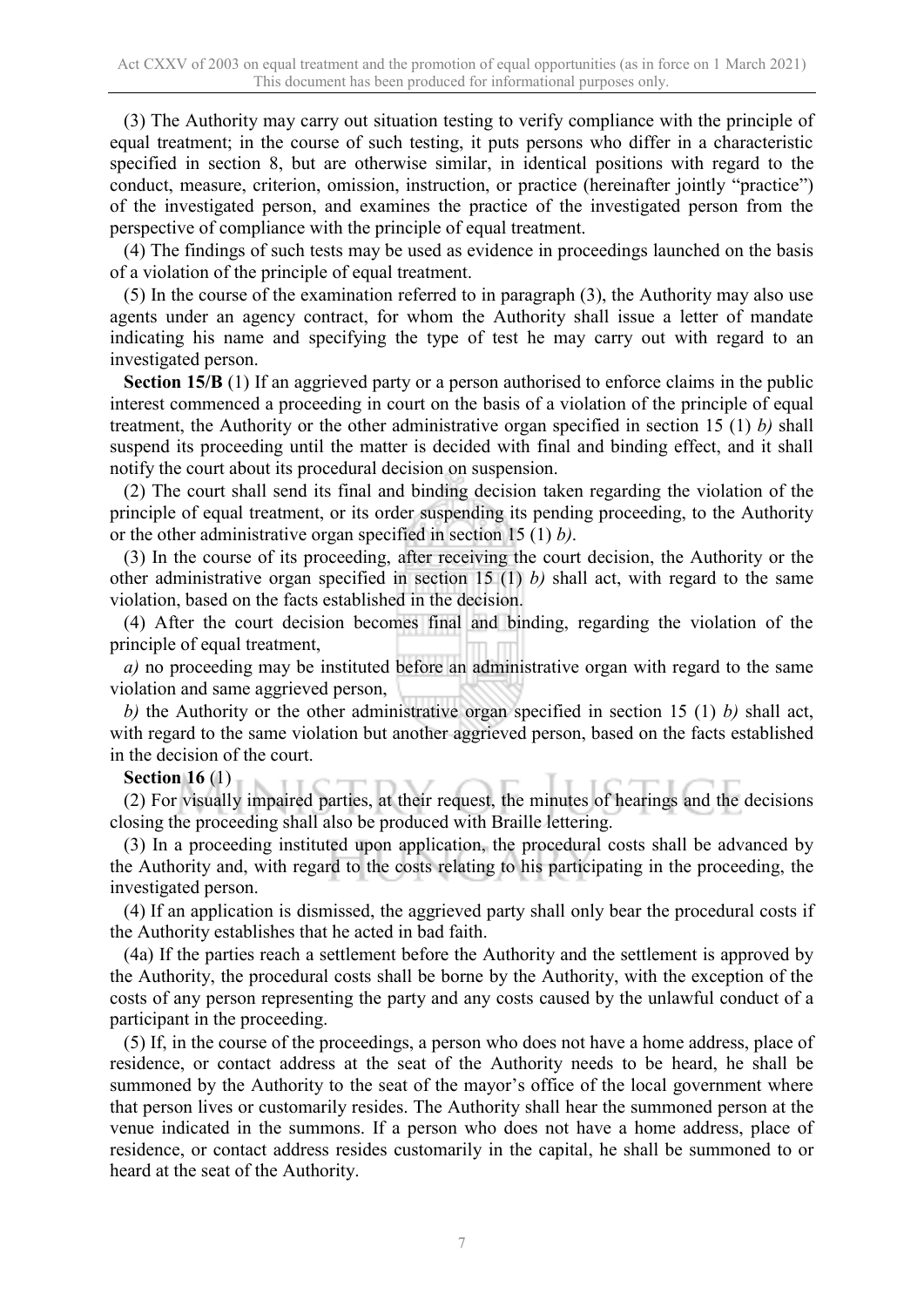(6) If, in the course of the proceedings, the Authority holds a hearing, the persons to be heard shall be summoned to the seat of the mayor's office of the local government or, in the capital, the district local government where the applicant has his home address or seat, unless the circumstances do not permit the hearing to be held at that mayor's office. In such a case, the hearing shall be held at the seat of the mayor's office of the local government or, in the capital, the district local government which the Authority considers to be most easily accessible from the applicant's home address and which is capable of providing the conditions necessary for the hearing.

(7) The hearings of the Authority shall be public. The Authority may, by means of a procedural decision, ban the public from the entire hearing or any part thereof if doing so is indispensable for the protection of classified data, trade secrets, or other secrets specified in a separate Act.

(8) The Authority may also ban the public to protect public morality, or at the request of the party, if doing so is justified by the protection of the party's personality rights.

(9) If the investigated person is, pursuant to paragraphs (5) and (6),

*a)* a local government of a settlement, a district local government in the capital, or an association of local governments involving the local government concerned,

*b)* a budgetary organ maintained by an organ mentioned in point *a)*,

*c)* a non-governmental organisation established or supported by an organ mentioned in point *a)*, or

*d)* a company operating with the involvement of an organ mentioned in point *a)* or *b)*,

the persons shall be summoned to the seat of the mayor's office of the local government which is most easily accessible from their home address and is not involved in the proceeding, or, in the capital, to the seat of the Authority.

(10) If applying the provisions laid down in paragraphs (5), (6), and (9) would be disproportionately difficult or cause unjustified delay in the proceeding, the Authority may also summon the person to be heard to the seat of the Authority, while reimbursing him for the costs of appearance.

(11) to (12)

(13) The Authority shall attempt to facilitate a settlement before making a decision.

(14) After opening the hearing, the Authority shall succinctly present the documents produced before the hearing in the course of establishing the facts of the case that the parties present may inspect pursuant to this Act or separate laws.

(15) After the position of the applicant is presented, the investigated person shall present his position regarding the matter.

(16) During the hearing, the Authority shall invite the parties to make statements, if doing so is necessary to establish the facts of the case, and shall carry out an evidentiary procedure.

(17) Before closing the hearing, the Authority shall warn the parties about the closing of the hearing, and it shall ask them if they wish to make any further statements.

*Legal consequences for violations of the principle of equal treatment*

**Section 17** An authority proceeding may be instituted to investigate the observance of the principle of equal treatment within one year after the violation became known if three years have not passed since the violation took place.

**Section 17/A** (1) If the Authority establishes the violation of the principle of equal treatment, it

*a)* may order the unlawful situation to be ended,

*b)* may prohibit the unlawful conduct for the future,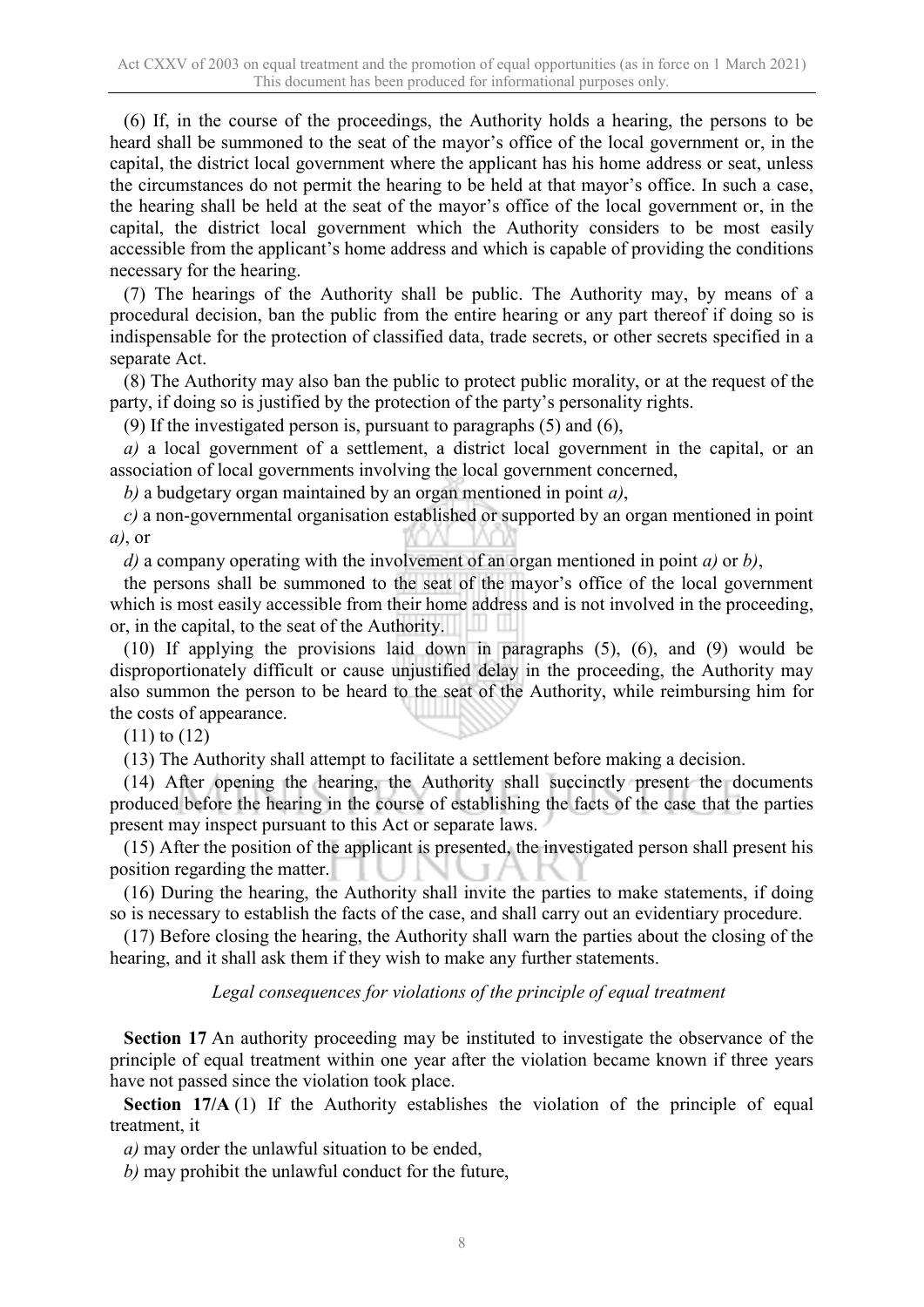*c)* may order its decision with administrative finality to be published as data accessible on public interest grounds in a de-identified manner apart from any accessible data of the infringer,

*d)* may impose a fine,

*e)* may apply a legal consequence specified in a separate Act.

(1a) A fine under paragraph (1) *d)* shall constitute a revenue of the central budget.

(2) For the purposes of paragraph (1) *c)*, data accessible on public interest grounds means the natural identification data and home address of a natural person infringer, and the name and seat of an infringer that is a legal person or an organisation without legal personality.

(3) The legal consequences specified in paragraph (1) shall be determined with regard to all circumstances of the case, in particular the group of aggrieved persons, the reversibility of the harm caused by the violation, the duration of the unlawful situation, the repetition or frequency of the unlawful conduct, the economic significance of the infringer, and the supportive and cooperative behaviour of the infringer as regards the proceeding.

(4) The legal consequences specified in paragraph (1) may also be applied jointly.

(5) The amount of the fine shall range from fifty thousand to six million forints.

(6) If the Authority establishes that an employer who was required to adopt an equal opportunities plan failed to do so, it shall invite the employer to rectify the omission, and it may apply the legal consequences specified in paragraph (1) *c)* to *e)* while applying paragraphs (3) to (4) accordingly.

(7) A proceeding for determining the amount of a fine to be imposed for the violation of a provision implementing the principle of equal treatment may be launched within three months after the Authority becomes aware of the violation, and in any event within one year after the violation has taken place. If the violating conduct or situation is continuous, the time limit shall be calculated from the termination thereof.

**Section 17/B** (1)

(2) A decision taken by the Authority in a pending proceeding relating to a violation of the principle of equal treatment may not be amended or annulled by exercising supervisory powers.

(3)

**Section 17/C** (1) With a view to facilitating the use of data concerning compliance with the principle of equal treatment in the proceedings of other organs, the Authority shall keep an official register containing the data of employers who violated the principle of equal treatment as established by the Authority in an enforceable decision with administrative finality or, if the decision was subject to an administrative court action, by a court in a final and binding decision.

(2) The register referred to in paragraph (1) shall contain the following:

*a)* the name, seat, and tax number of the employer, or, if the employer is a natural person without a tax number, the name, home address, and tax identifier of the employer,

*b)* the date and number of the decision establishing the violation, and the dates when the decision reached administrative finality and became enforceable,

*c)* a description of the violation,

*d)* the legal consequence applied, its extent, and reference to the legal provision serving as basis for the legal consequence,

*e)* if the decision was subject to an administrative court action, the date and number of the final and binding, and enforceable court decision, the date when it became final and binding, and if the court's decision annulled the challenged administrative decision, or annulled it while ordering a new proceeding, or dismissed the action.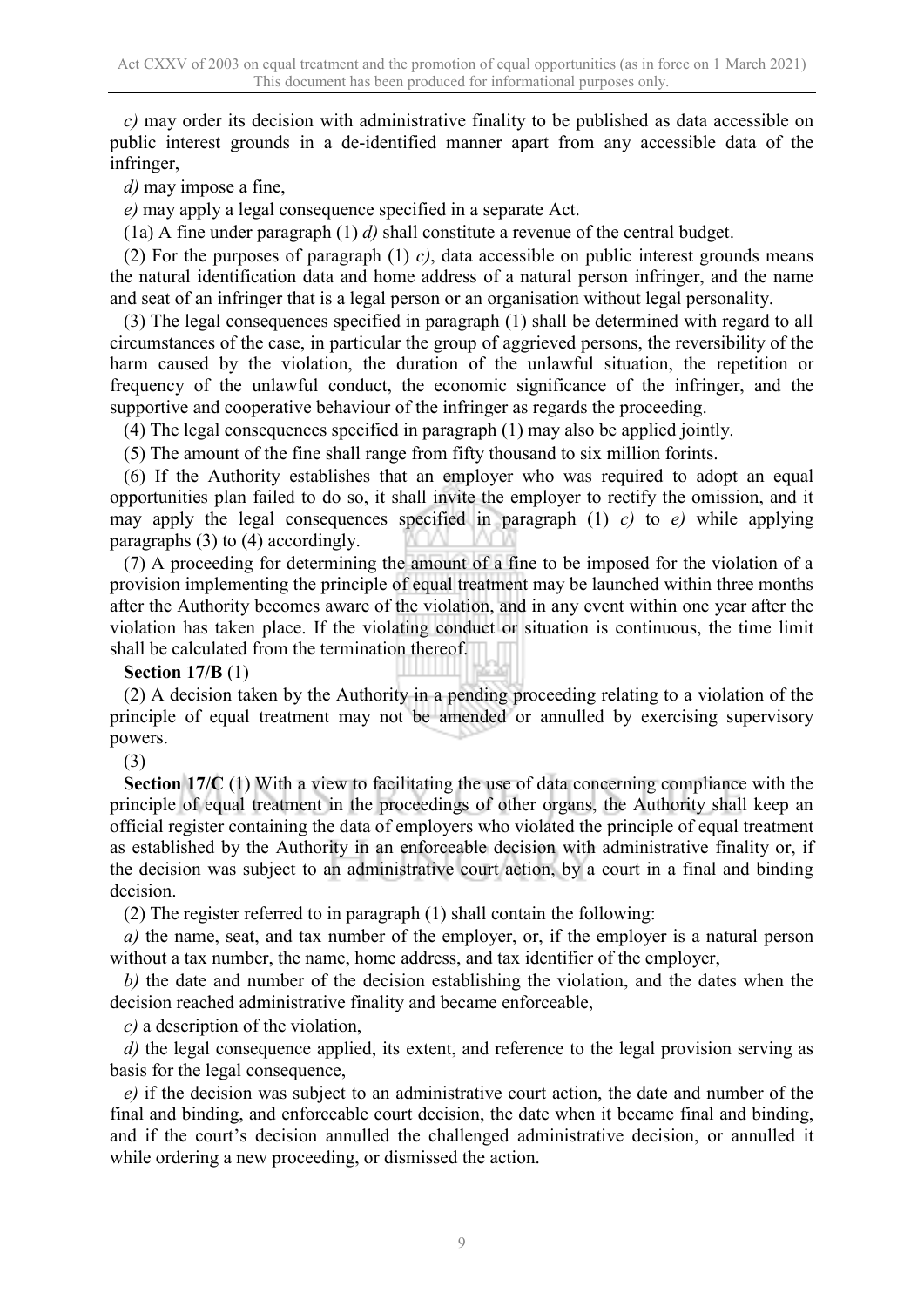(3) Data in the official register shall be processed by the Authority in its own information system. All data mentioned in paragraph (2) shall be entered by the Authority in the information database on the day when the decision establishing the violation reaches administrative finality and becomes enforceable or, if the administrative decision was subject to an administrative court action, on the next working day after the decision of the court becomes known.

(4) Data recorded in the register, or made available to the public on the website based on the register, shall be erased by the Authority two years after the underlying decision becomes final and binding or the underlying decision reaches administrative finality and becomes enforceable.

**Section 17/D§** (1) Subject to the derogation set out in paragraph (3), the Authority shall, from the register kept by it, make available to the public the data mentioned in section 17/C (2) *a)* to *d)* concerning employers who were subject to fine, imposed by an enforceable administrative decision with administrative finality or, if that decision was subject to an administrative court action, by the court decision, within two years for the repeated commission of an identical violation, as well as the data mentioned in section 17/C (2) *e)* if the administrative decision was subject to an administrative court action and the court dismissed the action or amended the administrative decision, by publishing them on its website as soon as the repeated commission of a violation identical to the previous one within two years is established in an enforceable administrative decision with administrative finality, in accordance with the law.

(2) For the purposes of paragraph (1) and with regard to employers having more than one establishment, repeated commission of an identical violation shall be construed to refer to an identical violation established, at the same establishment, within a period of two years in an enforceable decision with administrative finality.

(3) If the Authority becomes aware of an administrative court action brought against its decision,

*a)* it shall publish the data mentioned in paragraphs (1) and (2) with due regard to the final and binding, and enforceable court decision,

*b)* it shall arrange for the erasure of the data made available to the public on its website, in so far as the data mentioned in paragraphs (1) and (2) have already been made available.

(4) The registration and publication obligation of the Authority shall not be affected by the performance of any obligation, provided for by an administrative decision with administrative finality or by an administrative decision subject to a final and binding court decision, by the employer concerned within the time limit or on the due date set.

*Special rules on data processing*

#### **Section 17/E** (1)

(2) The investigated person shall, upon request, make available all documents and data stored on an electronic data-storage medium relating to the case, and he shall ensure that all facts, circumstances, and other conditions be accessible as necessary to investigate any violation of the principle of equal treatment. The investigated person may not be required to produce any record or summary he is not required by law to keep, provided that disproportionate effort would be required to produce such a record or summary.

(3) The Authority may not require the making available of sensitive data under paragraph (2), unless the processing of such data is indispensable for the proceeding and the absence of such data would frustrate the proceeding.

(4) In an administrative authority proceeding, the Authority may impound or seize records or databases containing personal data.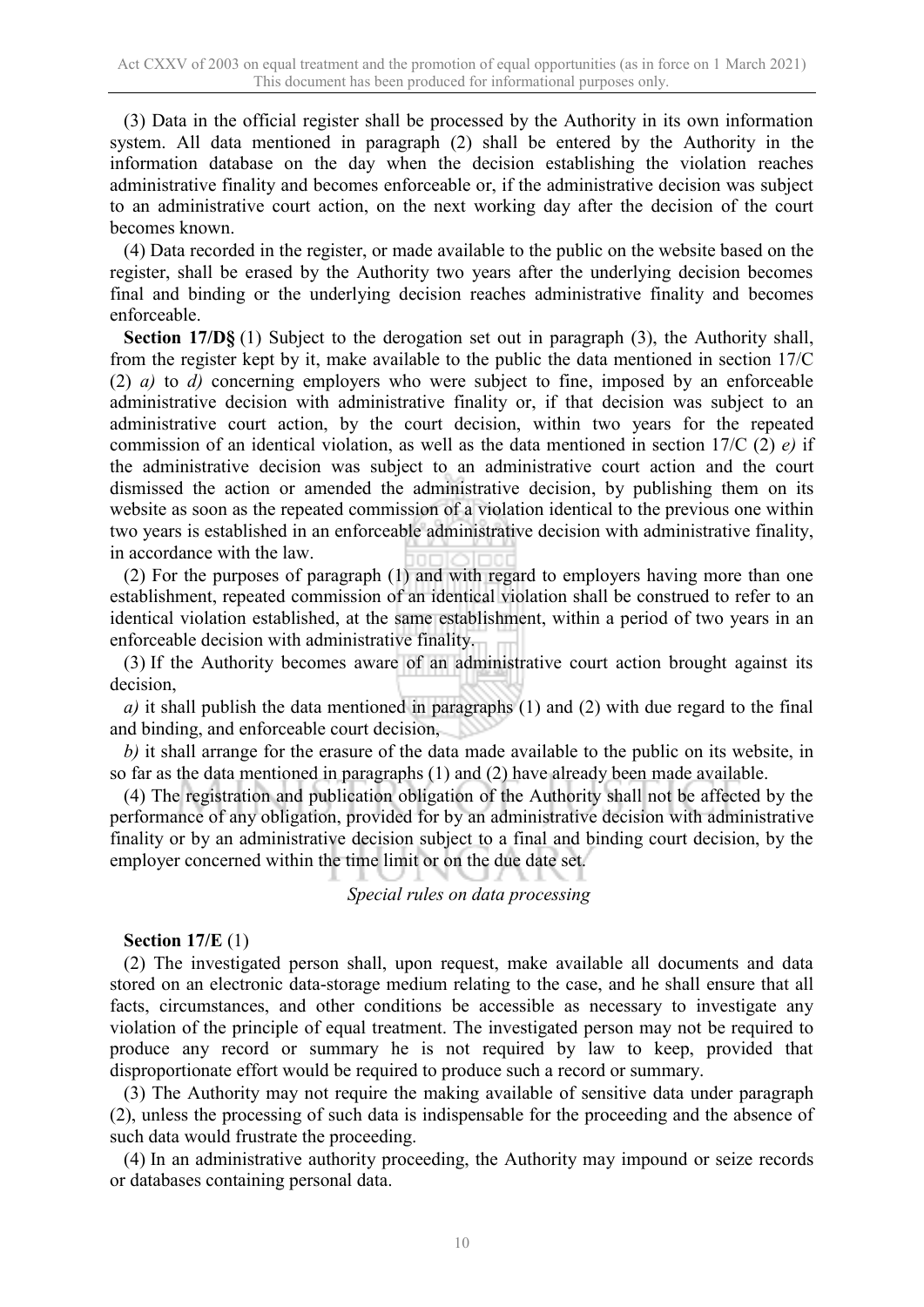#### *Representation*

**Section 18** (1) In proceedings instituted for violation of the principle of equal treatment and in particular in actions for the enforcement of personality rights, labour law actions, or actions concerning public service relationships, a non-governmental and representative organisation or the Authority may act as representative on the basis of an authorisation granted by the aggrieved party, unless otherwise provided in an Act. A non-governmental and representative organisation shall provide proof of its right to represent by submitting, as an original document or in a certified copy, its articles of association or deed of foundation and an authorisation granted by the represented party in writing, provided that the organisation may be required to provide such proof pursuant to the Act on the general rules on electronic administration and trust services.

(2) In an authority proceeding instituted for the violation of the principle of equal treatment, an organisation referred to in paragraph (1) shall be entitled to parties' rights.

(3) If a violation of the principle of equal treatment, or the direct threat of it, was based on a characteristic specified in section 8 that constitutes an essential trait of an individual's personality, and the violation or the direct threat of it affects a larger but undefinable group of persons, an organisation referred to in paragraph (1) may institute a proceeding before the Authority.

## *Evidentiary rules*

**Section 19** (1) In a proceeding instituted for a violation of the principle of equal treatment, the aggrieved party or the person authorised to enforce claims in the public interest shall be required to demonstrate the likelihood that

*a)* the aggrieved person or group suffered a disadvantage or, when enforcing a claim in the public interest, there is a direct threat of such a disadvantage, and

*b)* the aggrieved person or group bore, in fact or as presumed by the investigated person, a characteristic specified in section 8 at the time of the violation.

(2) If the likelihood of the conditions specified in paragraph (1) is demonstrated, the other party shall be required to demonstrate that

*a)* the circumstances, the likelihood of which was demonstrated by the aggrieved party or the person authorised to enforce public interest claims, did not exist, or

*b)* it either observed the principle of equal treatment or was not required to observe that principle regarding the legal relationship concerned.

(3) The provisions laid down in paragraphs (1) to (2) shall not apply to criminal proceedings and infraction proceedings.

#### *Enforcement of claims in the public interest*

**Section 20** (1) For violation of the principle of equal treatment, an action for the enforcement of personality rights, a labour law action, or an action concerning public service relationships may be brought in court by

*a)* a prosecutor,

*b)* the Authority,

*c)* a non-governmental and representative organisation,

if a violation of the principle of equal treatment, or the direct threat of it was based on a characteristic specified in section 8 that constitutes an essential trait of an individual's personality, and the violation or the direct threat of it affects a larger but undefinable group of persons.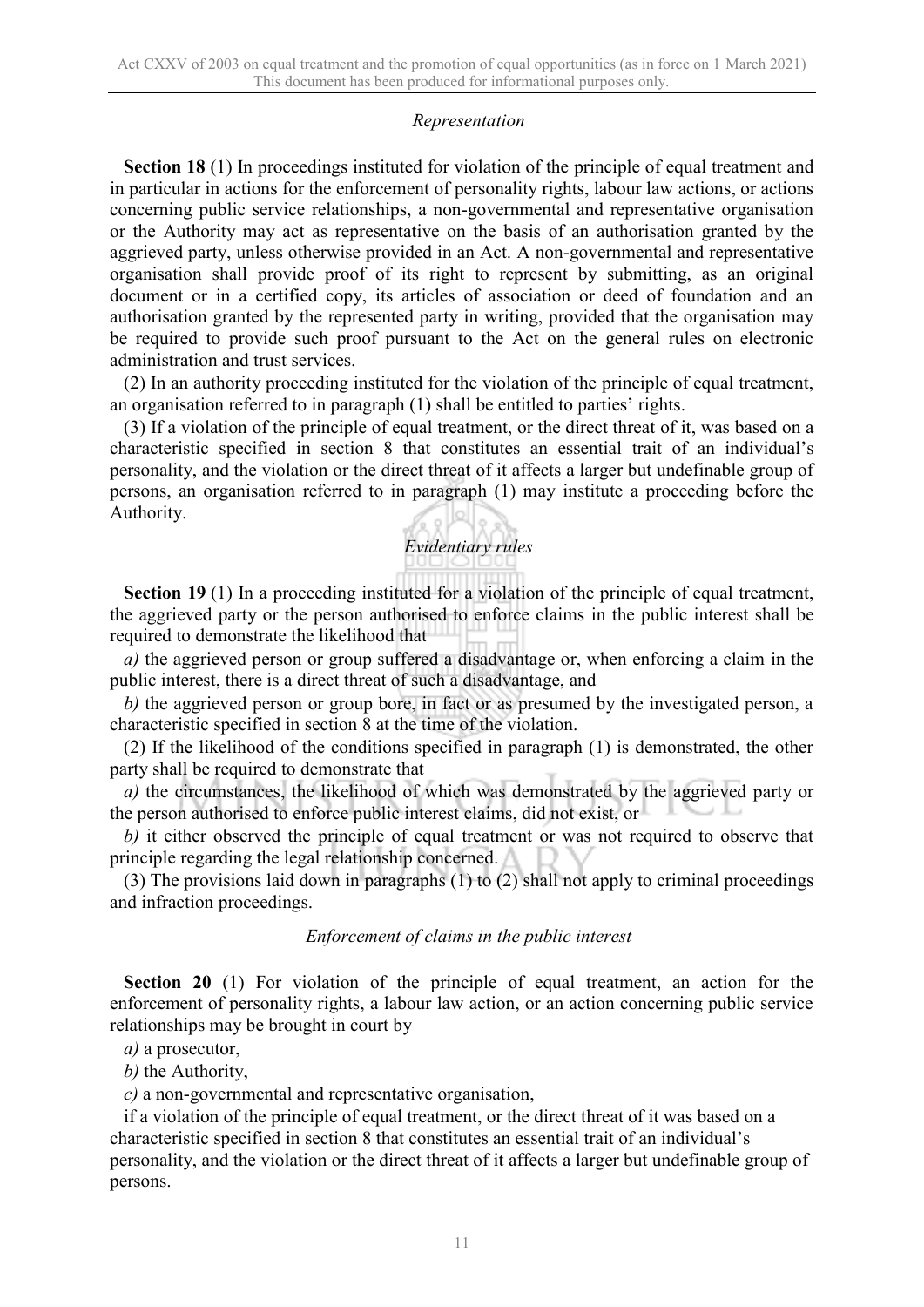(2) The Authority shall erase without delay all personal and sensitive data the processing of which is not indispensable for exercising its competence referred to in paragraph (1).

#### Chapter III

#### *IMPLEMENTATION OF THE PRINCIPLE OF EQUAL TREATMENT ON INDIVIDUAL FIELDS*

#### *Occupational requirements*

**Section 21** Violation of the principle of equal treatment shall be taken to occur in particular where an employer discriminates, either directly or indirectly, against an employee, in particular in the course of determining or applying any of the following provisions:

*a)* access to employment, in particular by way of public job advertisements, recruitment for work, and hiring conditions;

*b)* a provision relating to a procedure preceding or supporting the establishment of an occupational relationship or another employment-related relationship;

 $c)$  the establishment and termination of an occupational relationship or another employment-related relationship;

*d)* in relation to training prior to, or in the course of, work;

*e)* establishment of, and arrangements for, working conditions;

*f)* establishment of, and arrangements for, any benefit provided on the basis of an occupational relationship or other employment-related relationship, including, in particular the wage as defined in section 12 (2) of Act I of  $2012$  on the Labour Code;

*g)* in relation to membership of, and involvement in, employees' organisations;

*h*) in relation to a promotion scheme;

*i)* in the course of enforcing liability for damages and disciplinary liability; and

*j*) in relation to applying for, and using parental leave for the purpose of facilitating the reconciliation of parental and professional responsibilities of employees and increasing the time available for caring for children.

**Section 22** (1) It shall not constitute a violation of the principle of equal treatment if

*a)* with regard to hiring, a difference of treatment is justified by the nature of the work or working conditions, is based on a genuine and determining occupational requirement, and its objective is legitimate and proportionate,

*b)* a difference of treatment directly follows from the fundamental ethos of an organisation that is based on religion, other belief, or national or ethnic origin, and, by reason of the scope or nature of the given occupational activity, it is based on a justified, proportionate and genuine occupational requirement.

(2) For the purposes of section 21 *f)*, direct discrimination that is based on a characteristic specified in section 8 *a)* to *e)* shall constitute a violation of the principle of equal treatment under any and all circumstances.

**Section 23** An Act, a government decree issued on the basis of authorisation by an Act, or a collective agreement may, with respect to a defined group of employees, provide for an obligation for positive action in relation to the occupational relationship or other employmentrelated relationship.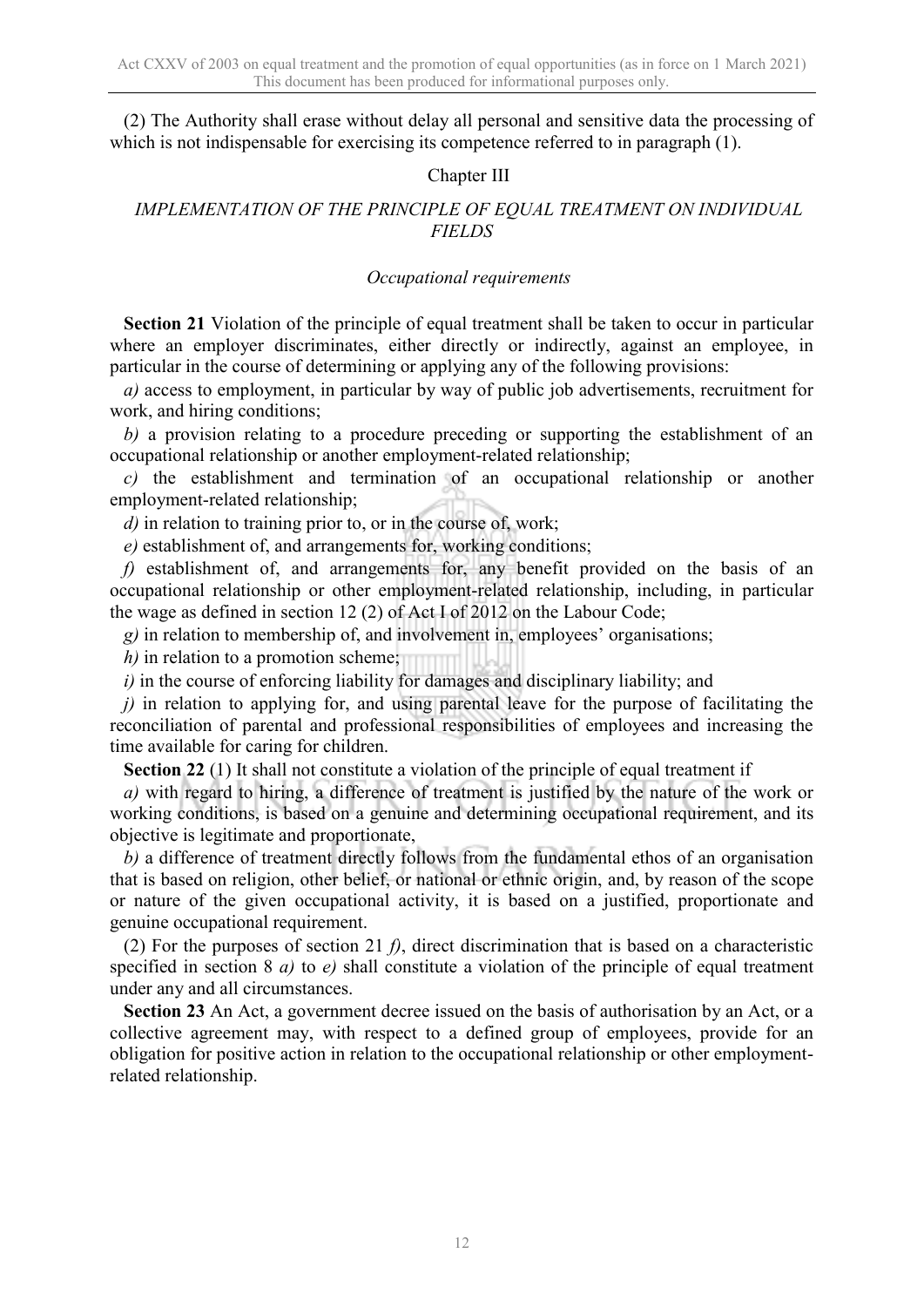#### *Social security and healthcare*

**Section 24** In the context of social security, the principle of equal treatment shall be implemented in particular in relation to the application for, and provision of

*a)* benefits financed from a social security scheme, and

*b)* social or child protection benefits, both financial and in-kind as well as personal care services.

**Section 25** In the context of healthcare, the principle of equal treatment shall be implemented in particular in relation to the provision of healthcare services, including

*a)* participation in preventive programmes and screenings,

*b)* medical-preventive care,

*c)* the use of premises intended for the purpose of stay,

*d)* meeting food and other needs.

(2) On the basis of state of health, disability, or a characteristic specified in section 8, in accordance with the provisions of this Act, an Act or a government decree issued on the basis of authorisation by an Act may provide for additional services within the social and healthcare system for the benefit of certain groups of society.

# *Housing*

**Section 26** (1) Violation of the principle of equal treatment shall be taken to occur in particular where, on the basis of a characteristic specified in section 8, certain persons

*a)* are discriminated against, either directly or indirectly, regarding any support, benefit, or interest subsidy provided by the state or a local government for the purpose of facilitating housing,

*b)* are put at a disadvantage when determining the terms of selling or leasing apartments or construction plots owned by the state or a local government.

(2) A refusal to issue an occupancy permit or any other permit by a construction authority, or the application of any condition for issuing such a permit, may not be based, either directly or indirectly, on a characteristic specified in section 8.

(3) The conditions of access to housing may not be designed to separate certain groups, on the basis of a characteristic specified in section 8, in a settlement or part of a settlement in an artificial manner and not based on the voluntary decision of the group concerned.



**Section 27** (1) The principle of equal treatment shall be applicable to all forms of upbringing, education, and training

*a)* which is conducted on the basis of requirements approved or required by the state, or

*b)* for the organisation of which the state

*ba)* provides direct normative budgetary subsidy, or

*bb)* provides indirect contribution, in particular by the remission or set-off of taxes, duties or other charges, or granting tax credit (hereinafter jointly "educational scheme").

(2) With regard to educational schemes, as defined in paragraph (1), the principle of equal treatment shall be implemented, in particular, in the course of

*a)* determining the conditions of joining an educational scheme, and assessing applications for admission,

*b)* determining and enforcing the requirements of an educational scheme,

*c)* assessing performance,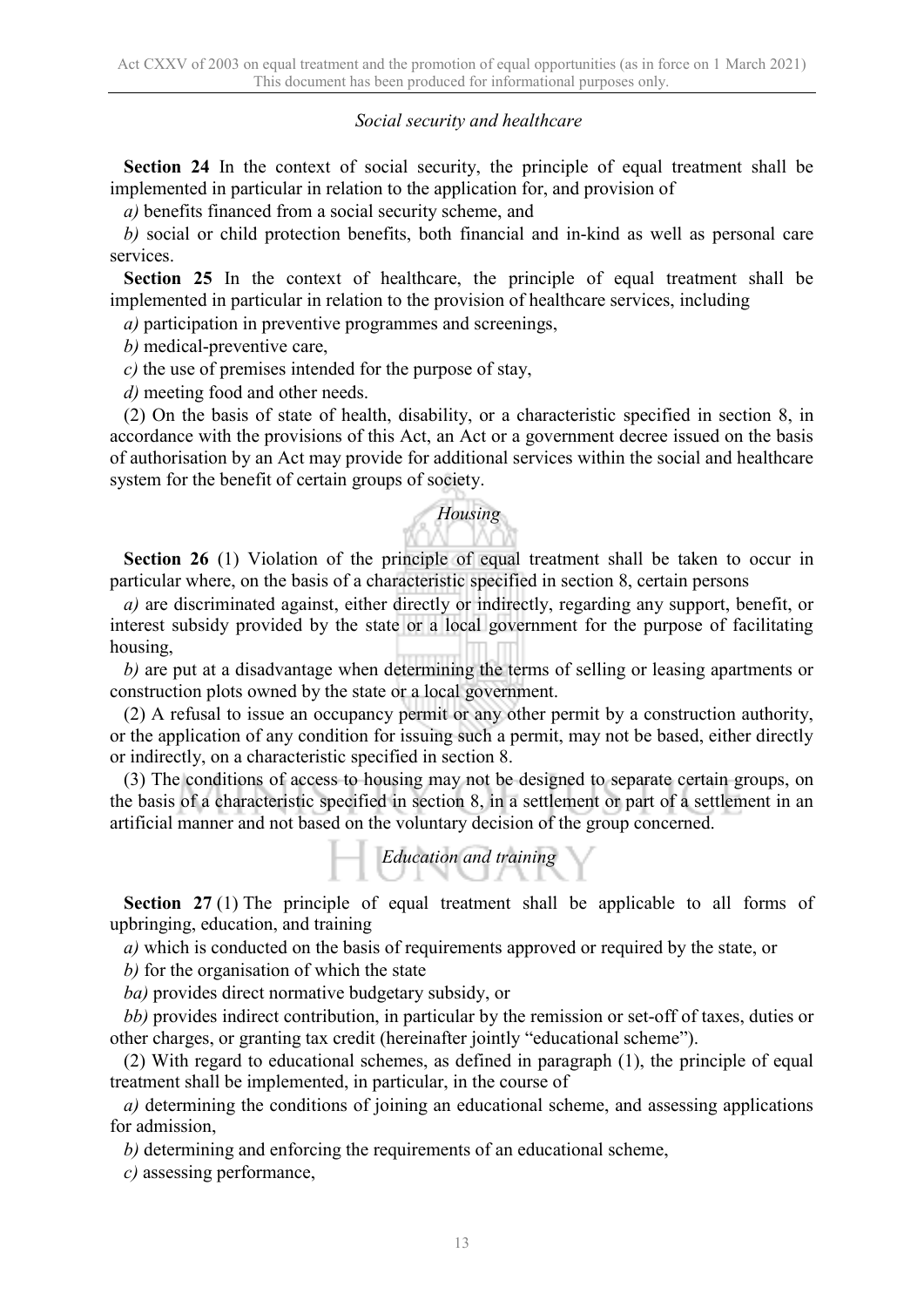*d)* providing and using services relating to an educational scheme,

*e)* accessing allowances relating to an educational scheme,

*f)* providing accommodation and boarding in dormitories,

*g)* issuing certificates, degrees, and diplomas in an educational scheme,

*h)* accessing career advisory services, and

*i)* terminating legal relationships for participating in an educational scheme.

(3) Violation of the principle of equal treatment shall be taken to occur in particular where a person or group

*a)* is segregated in an educational institution or a section, class, or group within an educational institution,

*b)* is restricted to an upbringing or an educational scheme, or an upbringing or educational system or institution is established or maintained, the quality of which does not reach the applicable professional requirements or does not meet professional regulations, and consequently, it does not provide a generally expected opportunity for teaching and learning required to pursue studies and pass state exams.

(4) Educational institutions shall be prohibited from accommodating study circles, pupil groups, or other organisations for pupils, students, or parents the purpose of which is to discredit, stigmatise, or exclude other persons or groups.

**Section 28** (1) It shall not constitute a violation of the principle of equal treatment if an educational scheme is available only to pupils belonging to the same sex, provided that participation in the educational scheme is voluntary, and participants in the educational scheme do not suffer any disadvantage because of their participation.

(2) It shall not constitute a violation of the principle of equal treatment if

*a)* in a public upbringing institution or vocational training institution, at the initiative and voluntary choice of the parents,

*b)* in an institute of higher education, based on the voluntary participation of students,

an educational scheme is provided on the basis of religion or other belief, the purpose or curriculum of which justifies the formation of separate classes or groups; provided that participants in the educational scheme do not suffer any disadvantage because of this, and that the educational scheme meets all requirements approved, required, or supported by the state.

(2a) The provision of an educational scheme based on religion or other belief referred to in paragraph (2), may not result in segregation on the basis of a characteristic specified in section 8 *b)* to *e)*.

(2b) With regard to the provision of an educational scheme for a national minority, the principle of equal treatment shall be considered violated, unless the provision of the educational scheme meets, in addition to the requirements specified in paragraph (2), the following requirements:

*a*) the conditions for acquiring the competencies set out in the core curriculum are equal to the conditions generally applying to the educational scheme not provided specifically for a national minority, and

*b)* the educational scheme provided to a national minority meets the requirements specified in the Act on the rights of national minorities.

(3) For the purpose of preserving linguistic or cultural identity, a law may establish provisions deviating from those provided for in section 27 (2) *a)* with regard to public upbringing institutions, maintained by an ecclesiastical legal person, a religious association, or a national minority self-government, or with regard to institutes of higher education maintained by an ecclesiastical legal person, an organisation performing religious activities, or a national self-government of a national minority.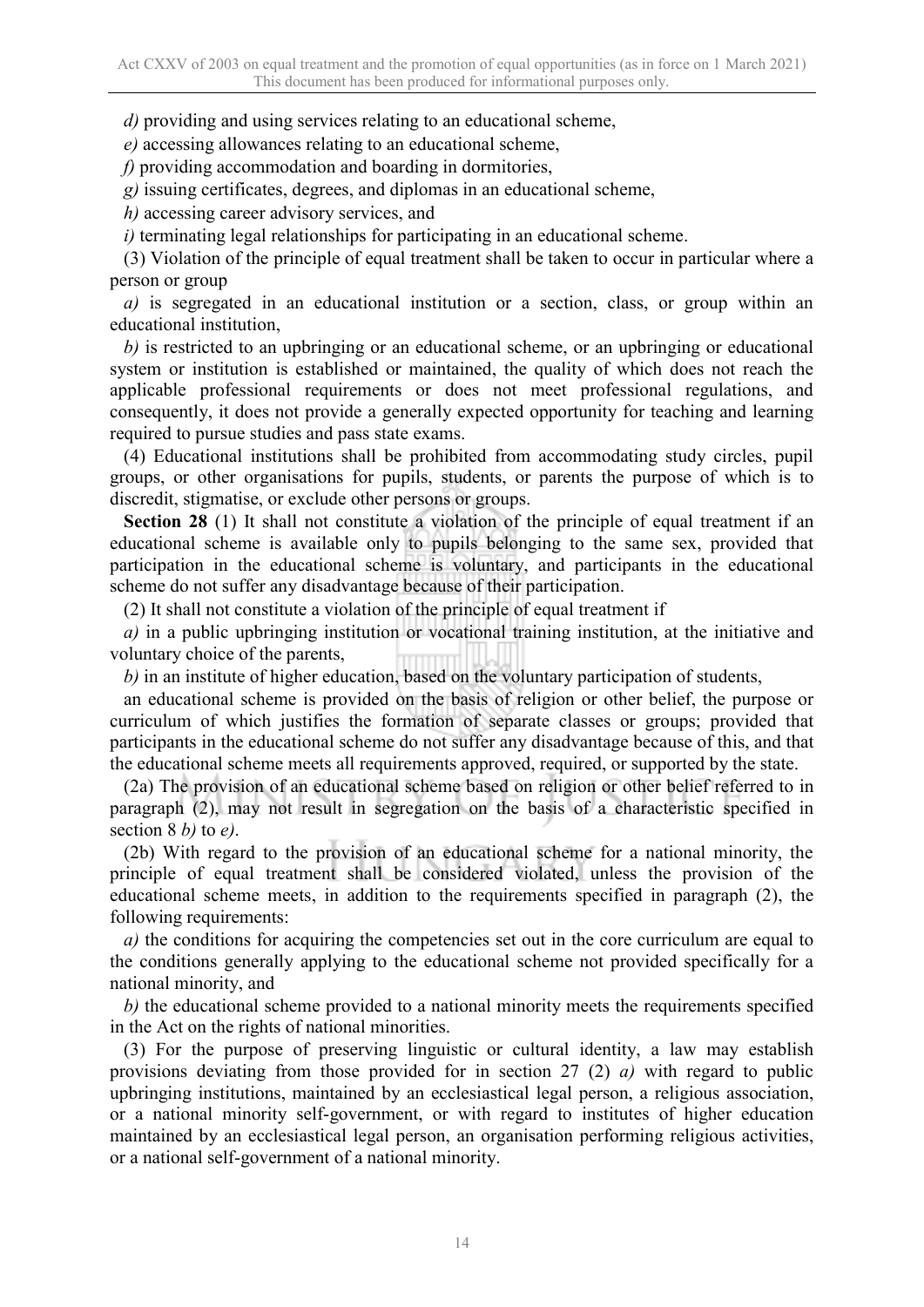**Section 29** With respect to a defined group of persons participating in a formal or nonformal educational scheme, an Act or a government decree issued on the basis of authorisation by an Act may provide for an obligation for positive action in relation to the educational or training scheme.

#### *Access to and supply of goods and services*

**Section 30** (1) Violation of the principle of equal treatment shall be taken to occur in particular if on the basis of a characteristic specified in section 8 and in premises open for customers, such as catering, commercial, cultural, or entertainment facilities,

*a)* the access to and supply of goods and services is denied or not provided,

*b)* the quality of goods and services distributed or provided is different from the goods and services available at the given location,

*c)* any text or sign is displayed which serves as ground for a conclusion that a certain person or persons are excluded from the access to and supply of goods and services at the given location.

(2) Access to facilities established for members of a group bearing a characteristic specified in section 8 for the purpose of preserving traditions, and cultural and self-identity, which is open to members of a smaller community, may be restricted or subject to membership or special conditions.

(3) The restriction referred to in paragraph (2) shall be apparent from the name of the facility and the circumstances of using its services; it may not be implemented in a manner that is humiliating or defamatory with regard to persons who are not members of the given group, or might present an opportunity for the abuse of rights.

**Section 30/A** (1) With regard to insurance services and services based on the principles of insurance, not including group life, accident, and health insurances, differentiation on the basis of sex shall constitute a violation of the principle of equal treatment, unless otherwise provided in the Act regulating such services, if the proceedings of the service provider result in any direct or indirect differentiation on the basis of sex regarding the premium payable by or the services provided to individuals.

(2) With regard to the services specified in paragraph (1), costs relating to pregnancy or motherhood may not result in any difference in the premium payable by or the services provided to individuals. ╲┸

### Chapter IV *LOCAL EQUAL OPPORTUNITIES PROGRAMMES*

**Section 31** (1) The local government of a village, a town, or a district in the capital (hereinafter "the local government") shall adopt a five-year-long local equal opportunities programme every five years.

(2) As part of the local equal opportunities programme, an assessment shall be carried out of the educational, housing, employment, healthcare, and social situation of disadvantaged social groups, with special regard to women, persons living in extreme poverty, Roma, persons with disabilities, children, and old persons; an action plan drawn up on the basis of that assessment shall identify the measures needed to manage the complex problems pointed out in the assessment. The opinion of local national minority self-governments shall be taken into account in the course of carrying out the assessment and adopting the action plan. The local equal opportunities programme shall be prepared in accordance with the detailed rules determined by the minister responsible for social inclusion. In shaping the programme, consistency between the local equal opportunities programme and other development plans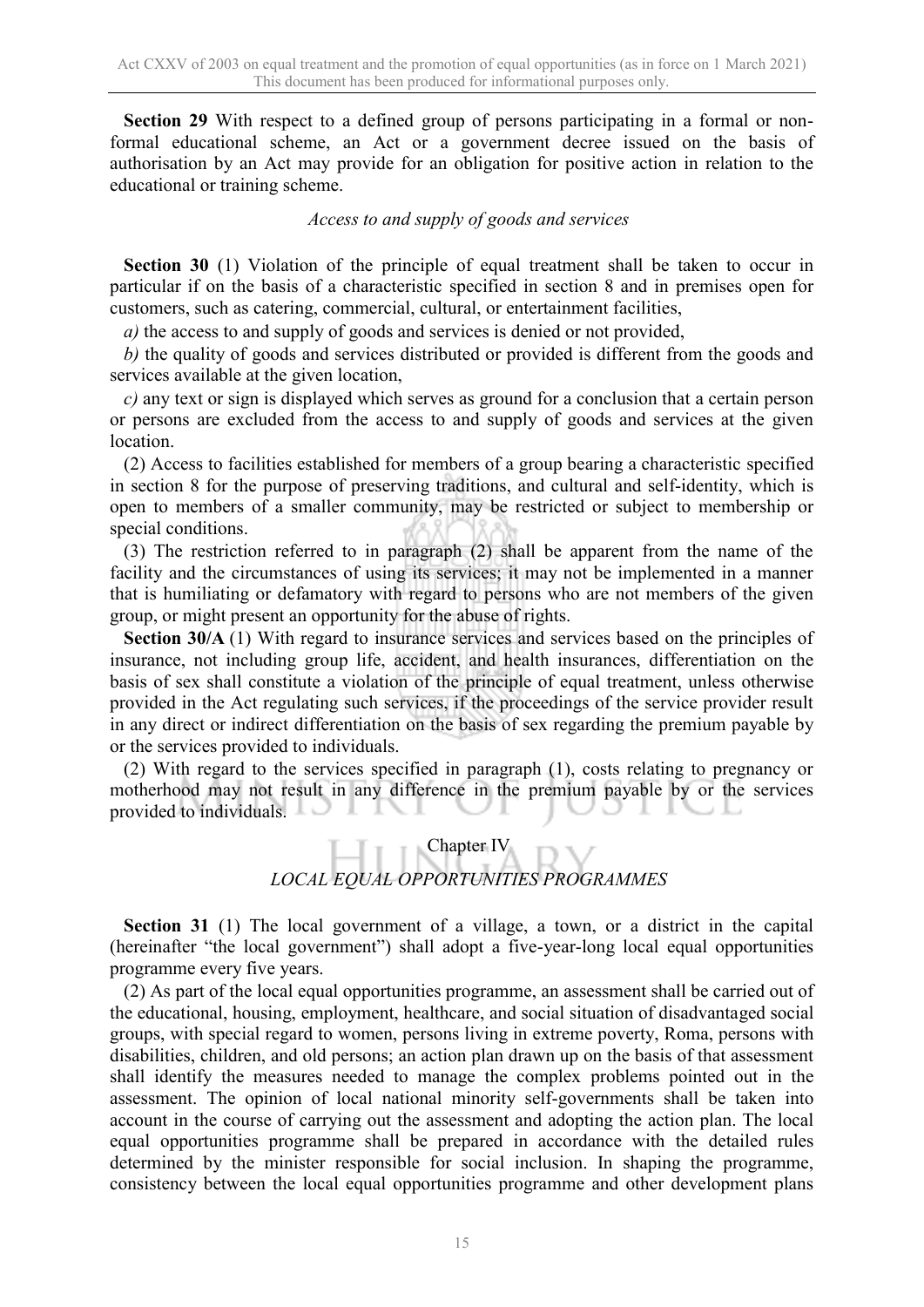and concepts to be prepared by the local government, as well as the anti-segregation objectives of the equal opportunities plans in public upbringing and in vocational training, and the integrated settlement development strategy shall be ensured.

(3) In preparing the local equal opportunities programme, special attention shall be paid to

*a)* measures facilitating the implementation of the principles of equal treatment, equal opportunities, and social inclusion,

*b)* the prevention of, and combat against, segregation in the field of education and training, and measures needed to ensure equal access,

*c)* measures needed to ensure equal access to public services and healthcare services,

*d)* measures aimed at reducing the disadvantage and improve the employment chances of disadvantaged persons in the labour market.

(4) The *pro rata* implementation of the local equal opportunities programme, and any change to the situation referred to in paragraph (2) shall be evaluated every two years; the local equal opportunities programme shall be reviewed on the basis of that evaluation as necessary, and the assessment and the action plan shall be updated according to the new situation.

(5) The local equal opportunities programme shall be prepared by public officials or public employees of the local government. Their training, as well as the preparation and revision of local equal opportunities programmes shall be assisted by equal opportunities mentors. Training shall be provided for public officials and public employees of local governments by an organ appointed by the Government in a decree.

(6) A local government may not receive any grant provided on the basis of individual decisions in response to applications from a subsector of the general government, European Union sources, or another scheme financed under an international agreement, unless it has an effective local equal opportunities programme pursuant to the provisions of this Act.

(7) An association of local governments with legal personality may not receive any grant provided on the basis of individual decisions in response to applications from a subsector of the general government, European Union sources, or another scheme financed under an international agreement, unless each local government belonging to the association has an effective local equal opportunities programme pursuant to the provisions of this Act.

(8) A person may act as an equal opportunities mentor if he

*a)* holds a higher education degree,

*b)* participated in a training specified by a separate law, and

*c)* has the professional experience specified by a separate law.

#### Chapter V

#### *PROVISIONS ON INDIVIDUAL AIDS*

**Section 32** (1) Under a social inclusion project co-financed by the European Union, a project promoter or consortium partner (hereinafter jointly "granting entity") may grant a maintenance aid for social inclusion (hereinafter "aid") to a person attending a training of at least 20 hours per week organised for disadvantaged persons defined in point 18 of Article 2 of Commission Regulation (EC) No 800/2008 of 6 August 2008 declaring certain categories of aid compatible with the common market, provided that it facilitates his participation in the training programme and its provision is not inconsistent with Article 107 of the Treaty on the Functioning of the European Union or a directly applicable legal act of the European Union, if that person

*a)* does not receive any income compensation allowance at the time of enrolling to the training,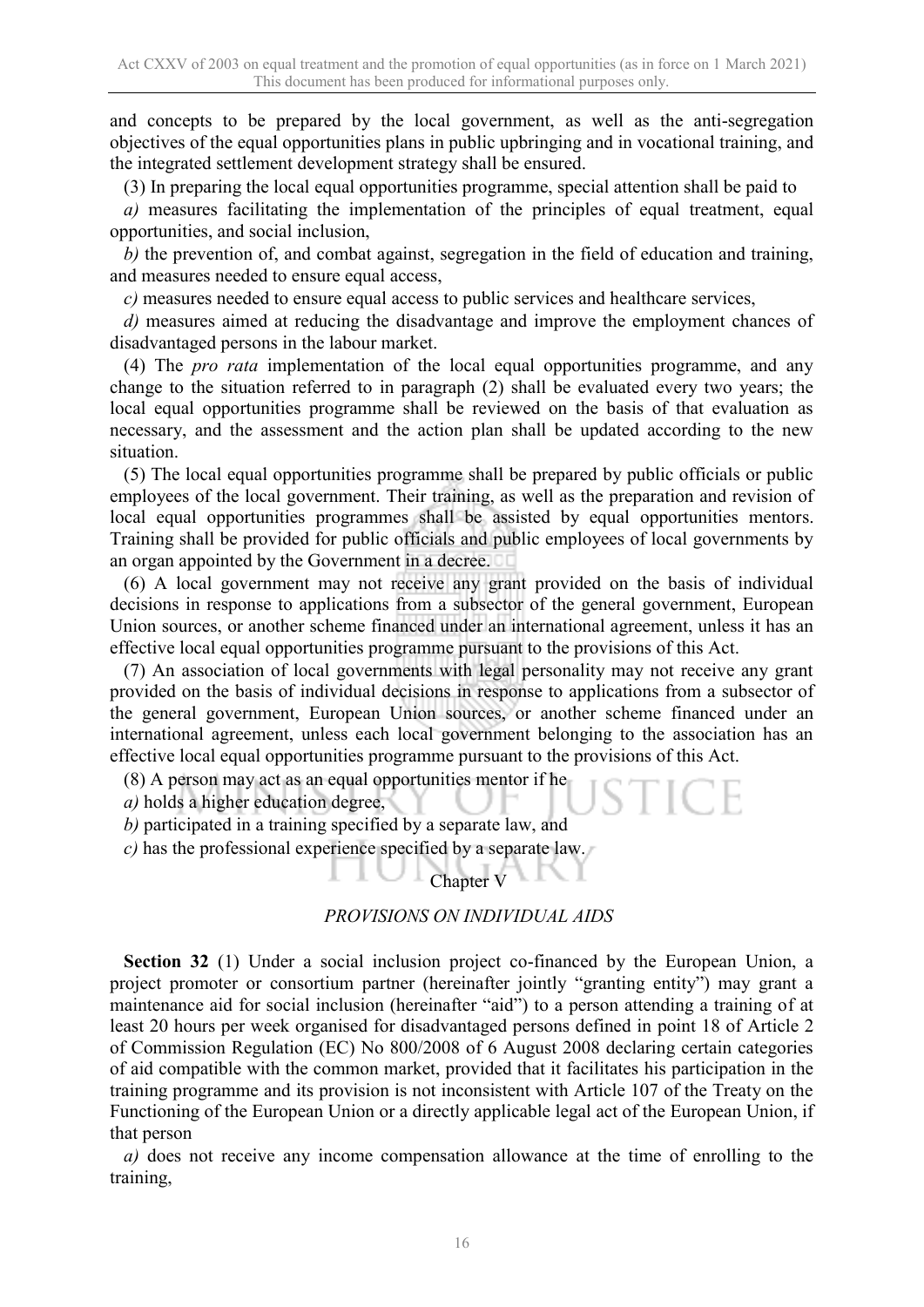*b)* does not have an employment relationship, other than casual employment, and does not pursue any other gainful activity, and

*c)* does not participate in any other subsidised training or labour market programme during the period of the training.

(2) The granting entity shall enter into an adults training contract with the person attending the training regarding the granting of the aid, and it shall notify the state employment organ of providing the maintenance aid for social inclusion.

**Section 32/A** (1) If the training is provided in at least 40 hours per week, the aid amount shall be equal to the community employment wage applicable at the time of concluding the adults training contract; if the training period is shorter, the aid amount shall be calculated in proportion to the training time.

(2) A person attending a training shall be entitled to 80% of the amount determined under paragraph (1) during the training proportionally, and he shall be paid the remainder in one sum when he is awarded a certificate of completing the training.

(3) The aid shall be provided *ex-post* on a weekly or monthly basis, depending on the nature of the training, for the period of the training, including any practical training, of preparing for the final examination after the completion of the training, and the day of the first exam. No aid may be provided for the period of preparing for re-taking an exam if the candidate failed the final examination.

(4) No aid may be provided for a day when the person attending the training fails to participate in the training without providing a certificate for his absence. In such a situation, the amount of the aid provided shall be reduced by the aid amount to be paid for the day omitted.

(5) If the person attending the training fails to obtain a certificate of completing a given training module for a reason he is accountable for, the aid amount provided for the given training module shall be recovered.

Chapter V/A **Section 33 Section 34 Section 35** LINISTRY OF JUSTICE **Section 36 Section 37 HUNGARY Section 38 Section 39 Section 39/A Section 40 Section 41 Section 42 Section 43 Section 44 Section 45**

**Sections 46** to **62**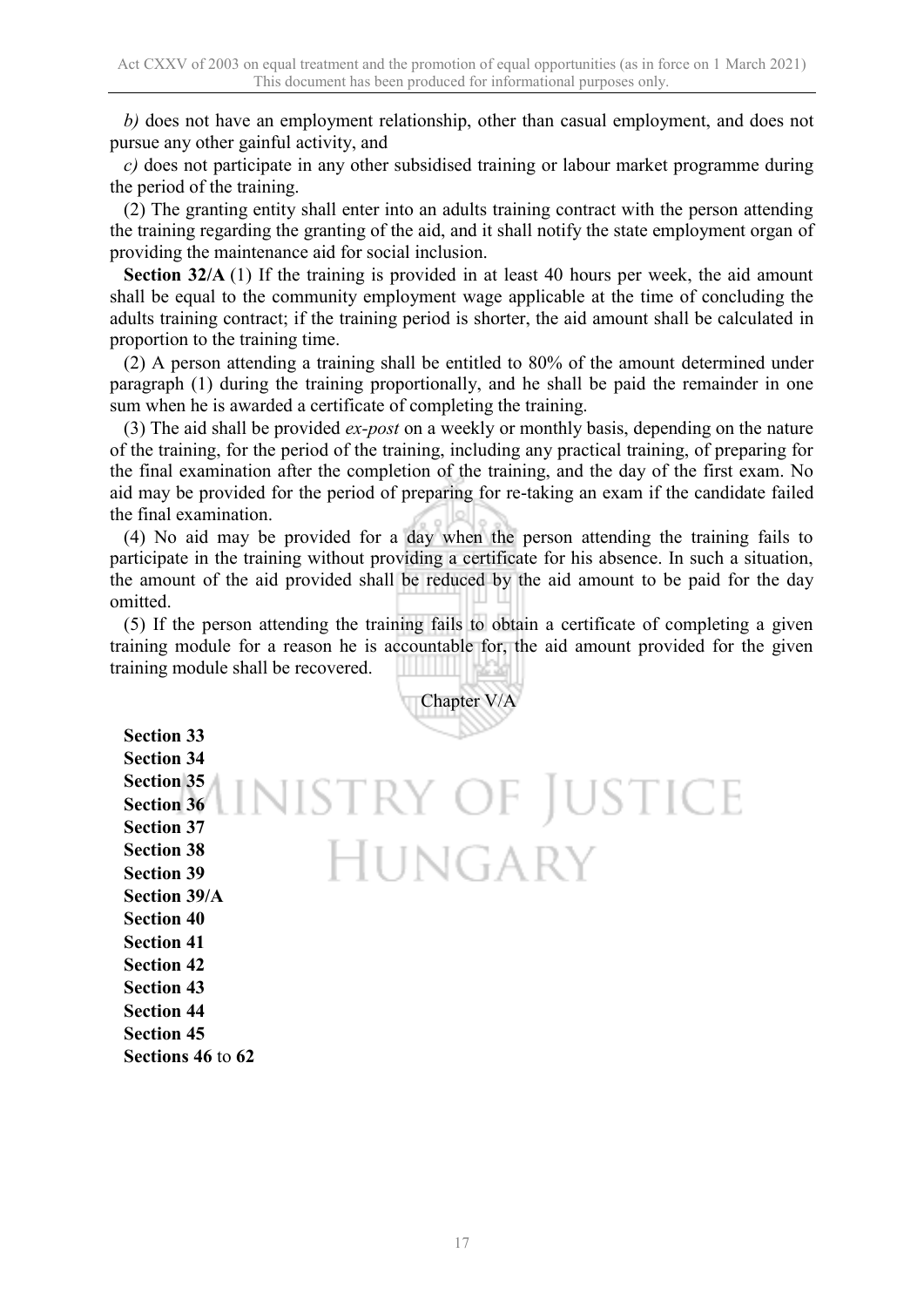#### Chapter VI

#### *FINAL PROVISIONS*

**Section 63** With the exceptions specified in paragraphs (2) to (3), this Act shall enter into force on the  $30<sup>th</sup>$  day following its promulgation.

(2) Sections 13 to 17, the wording "or the Authority" in section 18 (1), and section 20 (1) *b)* of this Act shall enter into force on 1 January 2005.

(3)

(4) Budgetary organs and legal persons under majority state-ownership employing more than fifty persons shall adopt an equal opportunities plan.

(5)

**Section 63/A** The abbreviated designation of this Act, to be used in other laws, is Ebktv. **Section 64**

**Section 64/A** Section 31 (6) and (7) shall apply following 1 July 2013.

**Section 64/B** (1) The Government shall be authorised to determine in a decree the criteria and procedure for preparing the equal opportunities programme referred to in section 31 (1), the method of reviewing local equal opportunities programmes, and the detailed rules concerning the requirements applicable to stakeholders participating in the preparation of an equal opportunities programme.

(2) The Government shall be authorised to determine in a decree the rules applicable to the training of public officials and public employees involved in the preparation of the local equal opportunities programme of local governments, as well as the activities of equal opportunities mentors.

(3) The Government shall be authorised to designate in a decree the bodies providing training for persons involved in the preparation of local equal opportunities programmes.

(4) The minister responsible for social inclusion shall be authorised to determine in a decree the detailed rules concerning the preparation of local equal opportunities programmes.

(5)

**Section 64/C** (1) The provisions laid down in section 30/A (1) of this Act, as introduced by Act CLI of 2012 amending certain finance-related Acts, shall apply pursuant to section 447 of Act LXXXVIII of 2014 on the insurance business.

(2) The provisions of this Act as amended by section 47 of Act LXXXIV of 2013 amending certain Acts with regard to administrative authority procedures and publicly certified official registers, and amending other Acts shall apply to procedures commenced or repeated after the entry into force of those provisions.

**Section 65** This Act serves the purpose of compliance with the following Directives:

*a)* Council Directive 76/207/EEC of 9 February 1976 on the implementation of the principle of equal treatment for men and women as regards access to employment, vocational training and promotion, and working conditions, and Directive 2002/73 EC amending it,

*b)* Council Directive 79/7/EEC of 19 December 1978 on the progressive implementation of the principle of equal treatment for men and women in matters of social security,

*c)* Council Directive 86/378/EEC of 24 July 1986 on the implementation of the principle of equal treatment for men and women in occupational social security schemes,

*d)* Directive 2010/41/EU of the European Parliament and of the Council of 7 July 2010 on the application of the principle of equal treatment between men and women engaged in an activity in a self-employed capacity and repealing Council Directive 86/613/EEC,

*e)* Council Directive 97/80/EC of 15 December 1997 on the burden of proof in cases of discrimination based on sex**,**